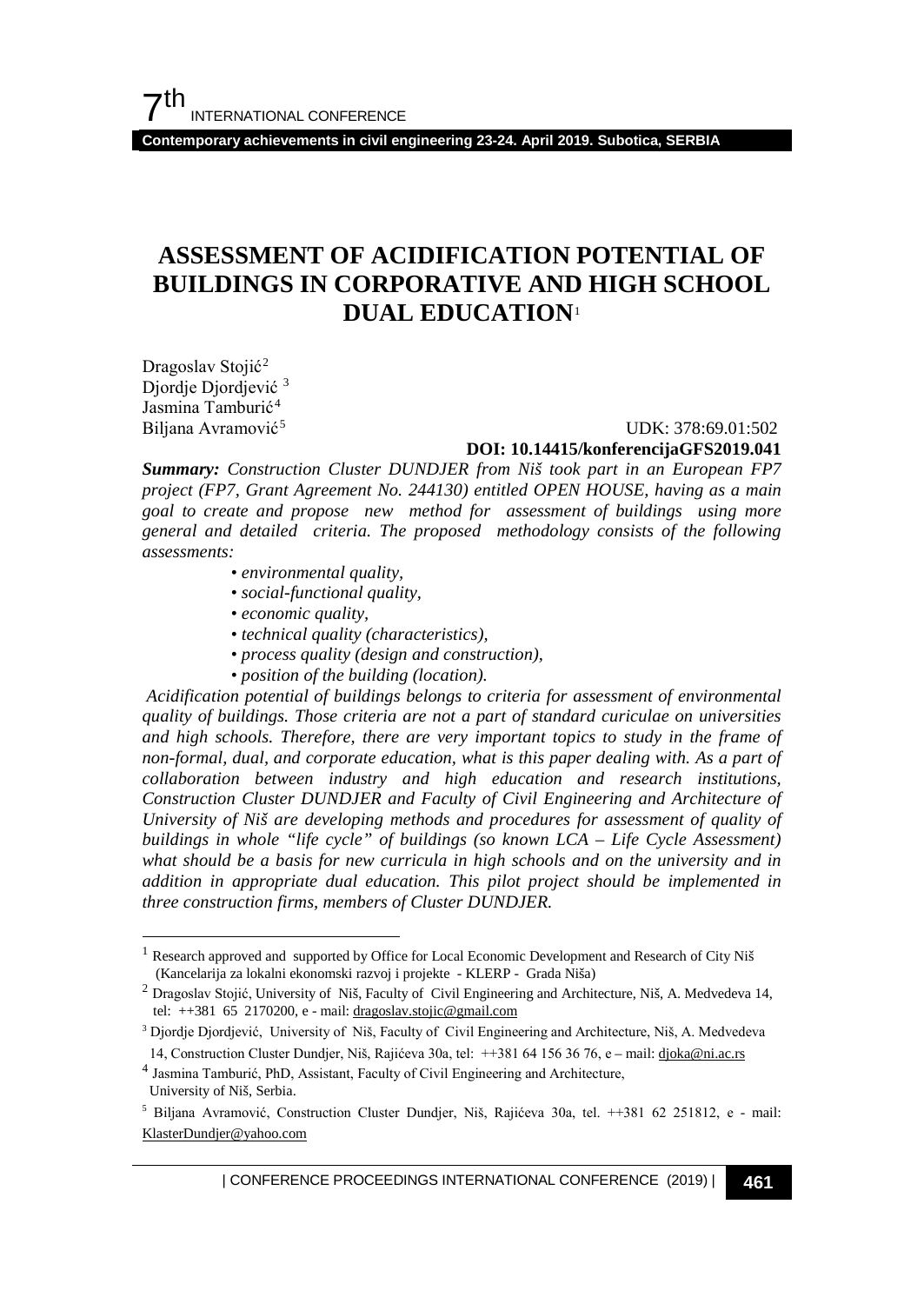*Keywords: Assessment, Environment, Buildings, Acidification Potential, Dual Education, Professional Training, Corporative Education.*

#### **1. INTRODUCTION**

The research presented here is initiated by European project OPEN HOUSE (7th FP ENV - 2009.3.1.5.2). OPEN HOUSE methodology consists of the following assessments:

#### **• environmental quality,**

- social-functional quality,
- economic quality,
- technical characteristics,
- process quality (design and construction),
- the position of the building (location).

Environmental quality assessment consists of 14 separate indicators:

- 1.1 Global Warming Potential (GWP)
- 1.2 Ozone Depletion Potential (ODP)<br>1.3 Acidification Potential (AP)
- Acidification Potential (AP)
- **1.4 Acidification Potential (EP)**
- 1.5 Photochemical Ozone Creation Potential (POCP)
- 1.6 Risk from Materials
- 1.7 Biodiversity and Depletion of Habitats
- 1.8 Light Pollution
- 1.9 Non-Renewable Primary Energy Demand (PEnr)
- 1.10 Total Primary Energy Demand and Percentage of Renewable Primary Energy
- 1.11 Water and Waste Water
- 1.12 Land Use
- 1.13 Waste
- 1.14 Energy Efficiency of Building Equipment (lifts, escalators, etc.).

This paper deals with methodology for assessment of acidification potential of buildings as a part of LCA, with specially emphasizing procedure for calculating and rating, what should be incorporated in dual education curricula.

## **2. ACIDIFICATION POTENTIAL (AP) (DGNB )**

Acidification is the increase of the hydrogen ion concentration in air, water, and soil. Sulfur and nitrogen compounds from anthropogenic emissions react to sulfuric acid or nitric acid in the air, fall down as "acid rain" and cause damage to soil, water, organisms, and buildings. In acidic soils nutrients decompose quickly and can easily be washed out. Furthermore, toxic cations may be released, which affect root systems and cause damage to the nutrient supply of organisms. Another possible effect is the disturbance of the water balance. All in all, the combination of acidification aspects contributes to forest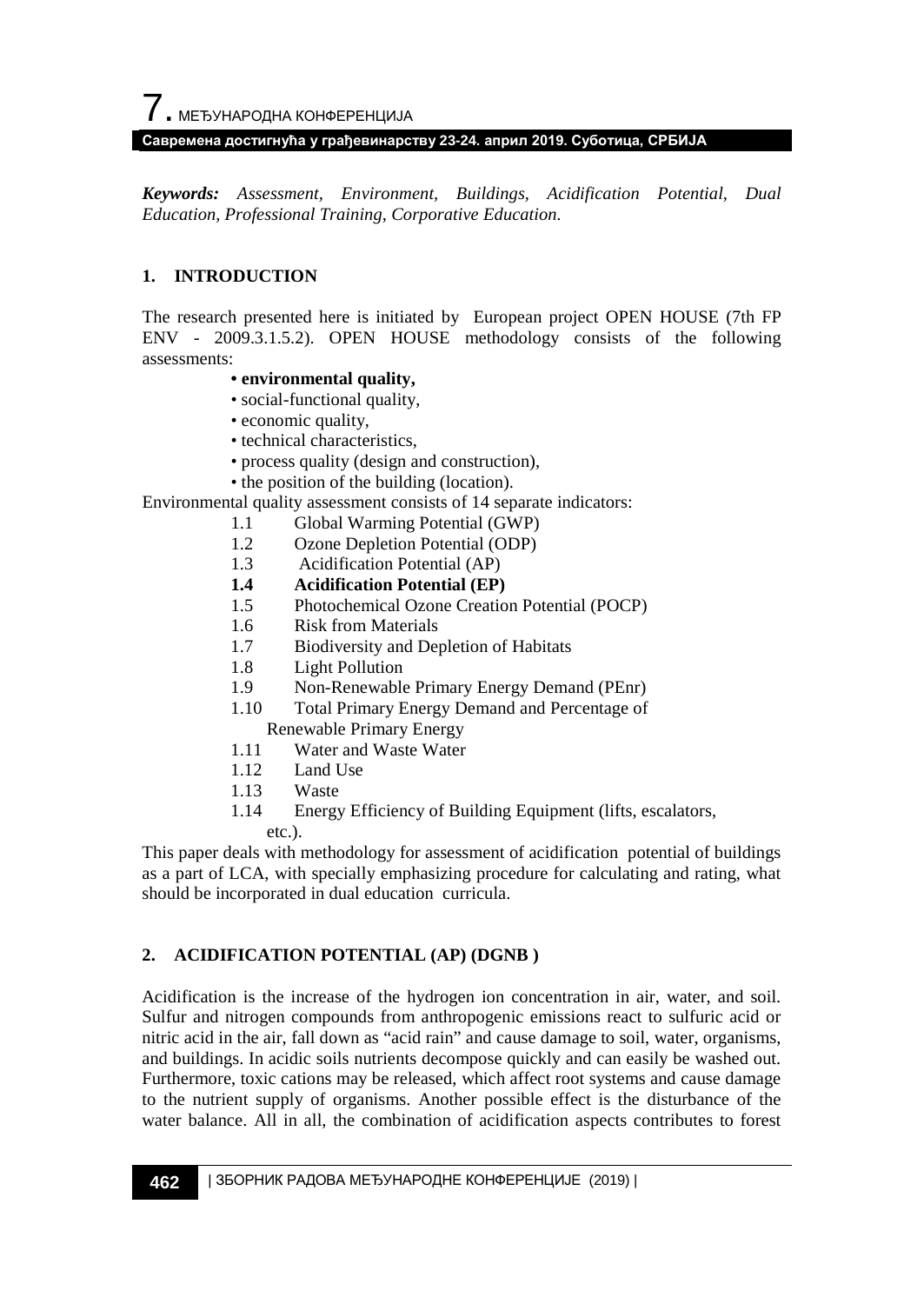## $7<sup>th</sup>$ INTERNATIONAL CONFERENCE

#### **Contemporary achievements in civil engineering 23-24. April 2019. Subotica, SERBIA**

decline. In addition, in surface water bodies with low chemical buffer capacity, fish decline occurs. Acid rain also affects historic buildings (e.g. sandstone).

The environmental impacts described above are measured using the acidification potential, which is stated in  $SO_2$ -equivalents. Acidification causing emissions are e.g.  $SO<sub>2</sub>$ , NOx or H<sub>2</sub>S. For the assessment of the Acidification Potential (AP) of a building life cycle (construction and operation), SO2-eqivalents per area and year are used. The lower the AP value, the lower is the risk of acid rain and the related environmental damage.

The indicator aims at the reduction of buildings` Acidification Potential, thus preventing the environmental impacts described above.

## **3. ASSESSMENT METHODOLOGY**

The indicator is mainly based on the method of Life Cycle Assessment (LCA): LCA results of the building to be assessed will be calculated in a standardized way and evaluated against benchmarks. Thus Acidification Potential is a quantitative indicator. According to the standards EN ISO 14040 and 14044, the method of Life-Cycle Assessment generally consists of four steps: Definition of goal and scope of the study, inventory analysis, impact assessment, and interpretation. The indicators 1.1-1.5, 1.9 and 1.10 are based on LCAs and for all these indicators the same definitions for goal and scope and for the inventory analysis do apply.

#### **3.1. Goal and scope definition**

The goal of all LCA studies is to analyze and later benchmark the environmental performance of the respective buildings` life cycles. The scope of the building assessment therefore includes the following life cycle stages:

- production: raw material supply, transport to manufacturing, manufacturing and transport to the construction site of products used in the building (Figure 1, modules A1-A4),
- use stage: a scenario is defined including use and replacement, including endof-life of replaced products (Figure 1, modules B1 and B4); in addition the operational energy use is considered. (Figure 1, module B6),
- end-of-life stage: waste processing and disposal of the building, (Figure 1, modules C3 and C4),
- a scenario for potential benefits and loads beyond the system boundaries, including loads for reuse and recycling as well as benefits from recycling potentials (Figure 1, module D).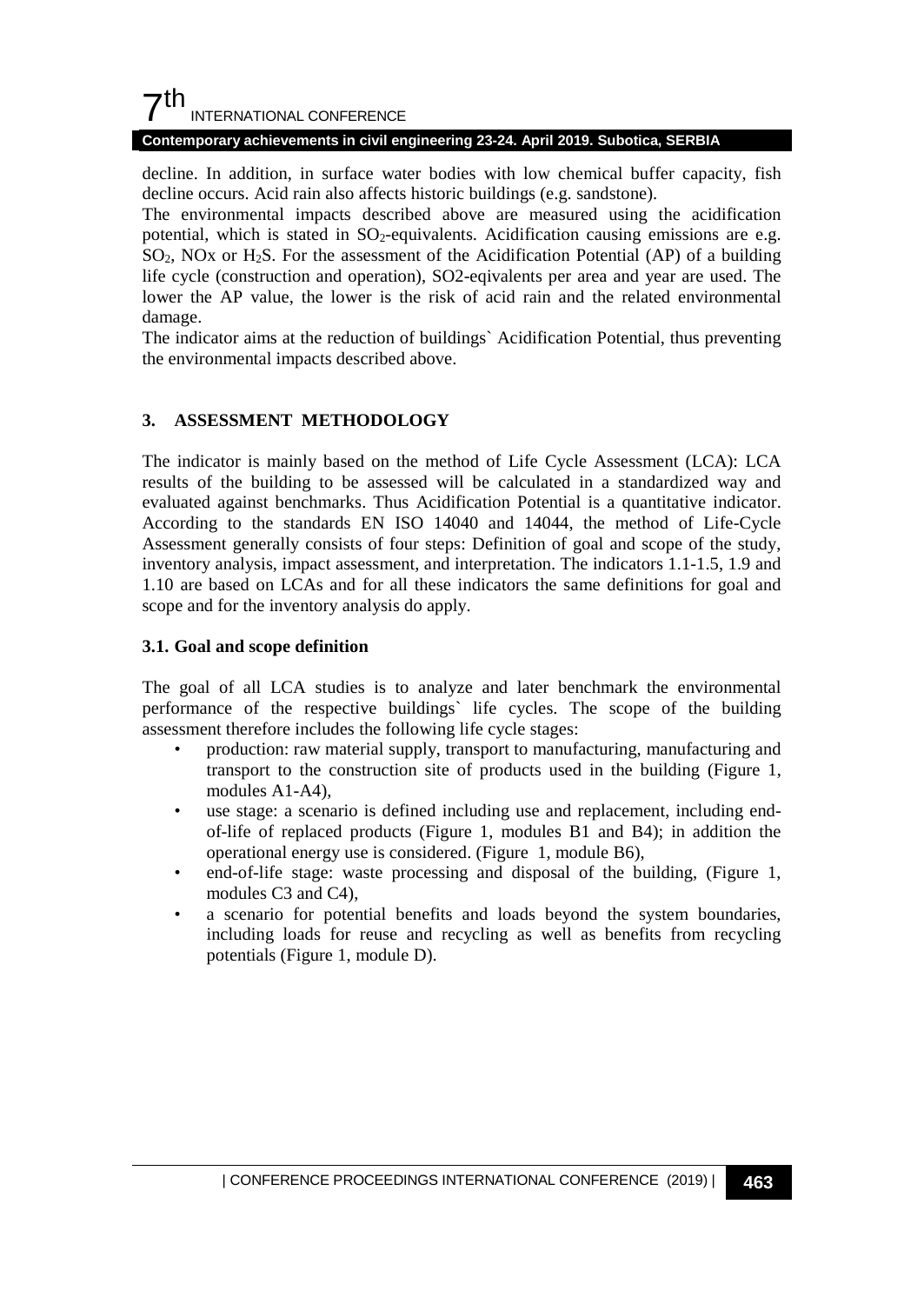



Figure 1. Building Life Cycle Phases according to FprEN 15978

The following processes are not included, but should be taken in consideration:

- Construction Installation process (Figure 1, module A5),
- Energy use for user equipment during reference study period,
- Operational water use (Figure 1, module B7),
- Maintenance, repair and refurbishment during reference study period (Figure 1, modules B2, B3 and B5),
- Deconstruction and transport to waste processing / disposal (Figure 1, modules C1 and C2),
- Transport to recycling (Figure 1, module C2).

The reference study period is defined with 50 years.

The functional equivalent (quantified functional requirements, intended use and/or technical requirements (prEN 15643-1:2010: Sustainability of construction works – Sustainability assessment of buildings – Part 1: General framework), which is used as basis for comparison, is defined to be m² NFA \* a (square meter net floor area \* year).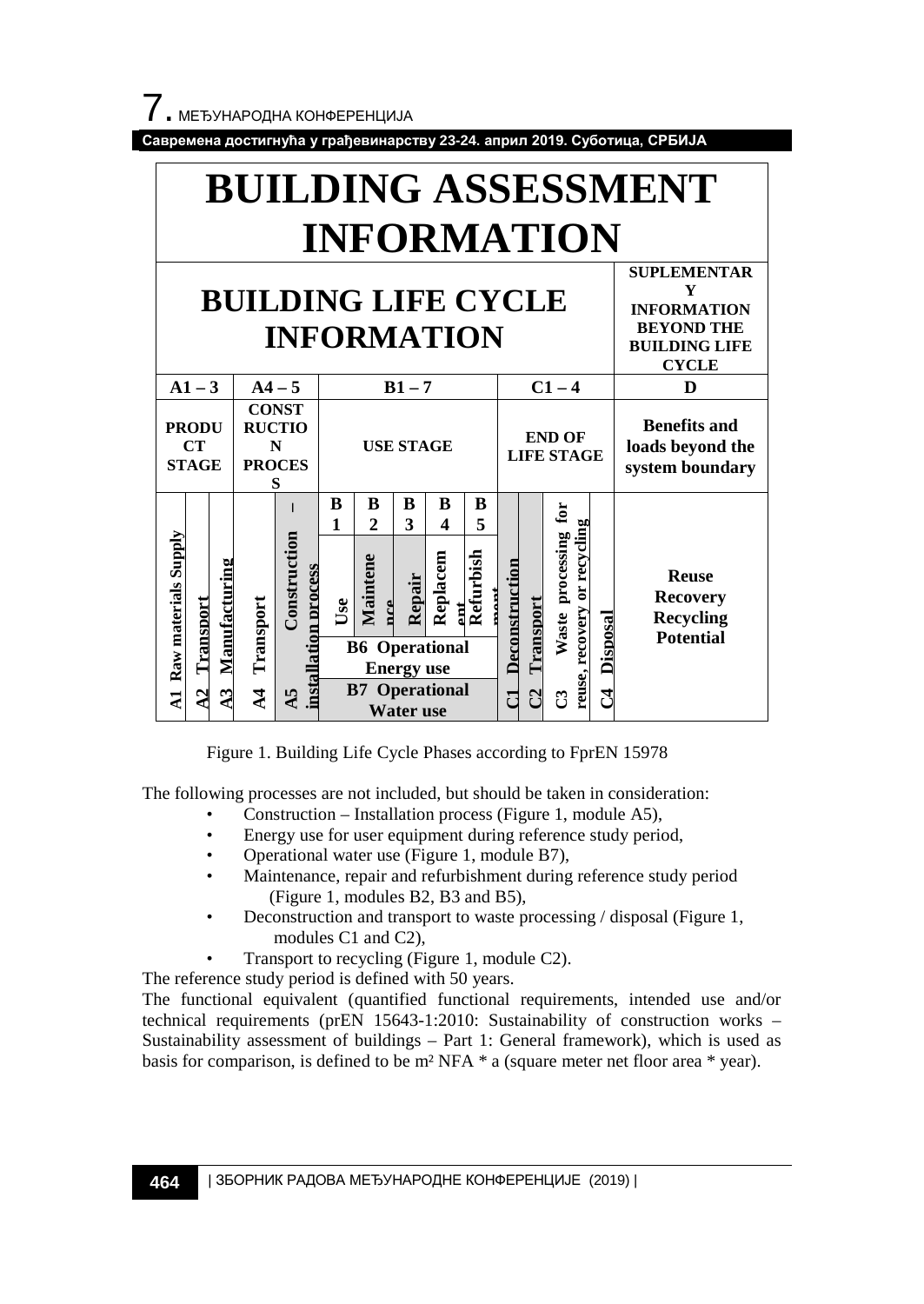#### **3.2. nventory Analysis and Impact Assessment**

During the inventory analysis of an LCA, emissions and resource consumption are identified, calculated and summed up over the life cycle of a product. Within building LCAs, separate calculations are carried out for the buildings' elements (product and endof-life stage) and for the determination of emissions and resource uses during operation (see Equations 1, 2 and 3).

The inventory analysis of the buildings` elements mainly consists in providing quantitative information on the building elements used (see also Documentation Guidelines). Building compartments to be included are:

- 1. Foundations,
- 2. Exterior walls,
- 3. Windows,
- 4. Interior walls,
- 5. Ceilings,
- 6. Roofs,
- 7. Service equipment (More information can be found in the Open House Assessment Forms).

For all these, sets of representative datasets have been picked out from the ESUCO (Other LCA data bases can be used generally, but the ESUCO is the basis of the LCA tool prepared and suggested for the OPEN HOUSE case studies ) database, which include environmental profiles of the used component: for the respective component, a standardized LCA has been conducted earlier and the results are provided within this database format. For the analysis of the use stage, a scenario has to be set up, including supply and disposal systems and repairs. For supply and disposal, values for end energy consumption for electricity and heat have to be derived from the respective national implementation of the EPBD directive (Module A5 currently is not regarded due to a lack of data ). For heating units as well as for the electricity demand calculated values have to be listed and linked to predefined ESUCO datasets. For repair, calculations have been made for all materials, building components and surfaces with service lives of less than 50 years. Sources for service lives are the "Guideline for Sustainable Building" for construction materials and the VDI 2067 for building services.

Also for the end-of-life stage, scenarios for the recycling and disposal of the building materials that remain in the building after the end of the reference study period have been defined and included into the datasets. So for each material, one end-of-life options has been chosen and linked to the respective ESUCO dataset:

- Metals ->recycling -> "metal recycling potential",
- Mineral building materials ->recycling -> "construction rubble processing",
- Materials with a heating value -> thermal recycling -> respective material group in ESUCO database,
- Heat producers ->Dataset corresponding to the manufacturing process,
- All other materials that can be deposited at construction or household waste sites
- -> disposal at waste site ->appropriate ESUCO dataset.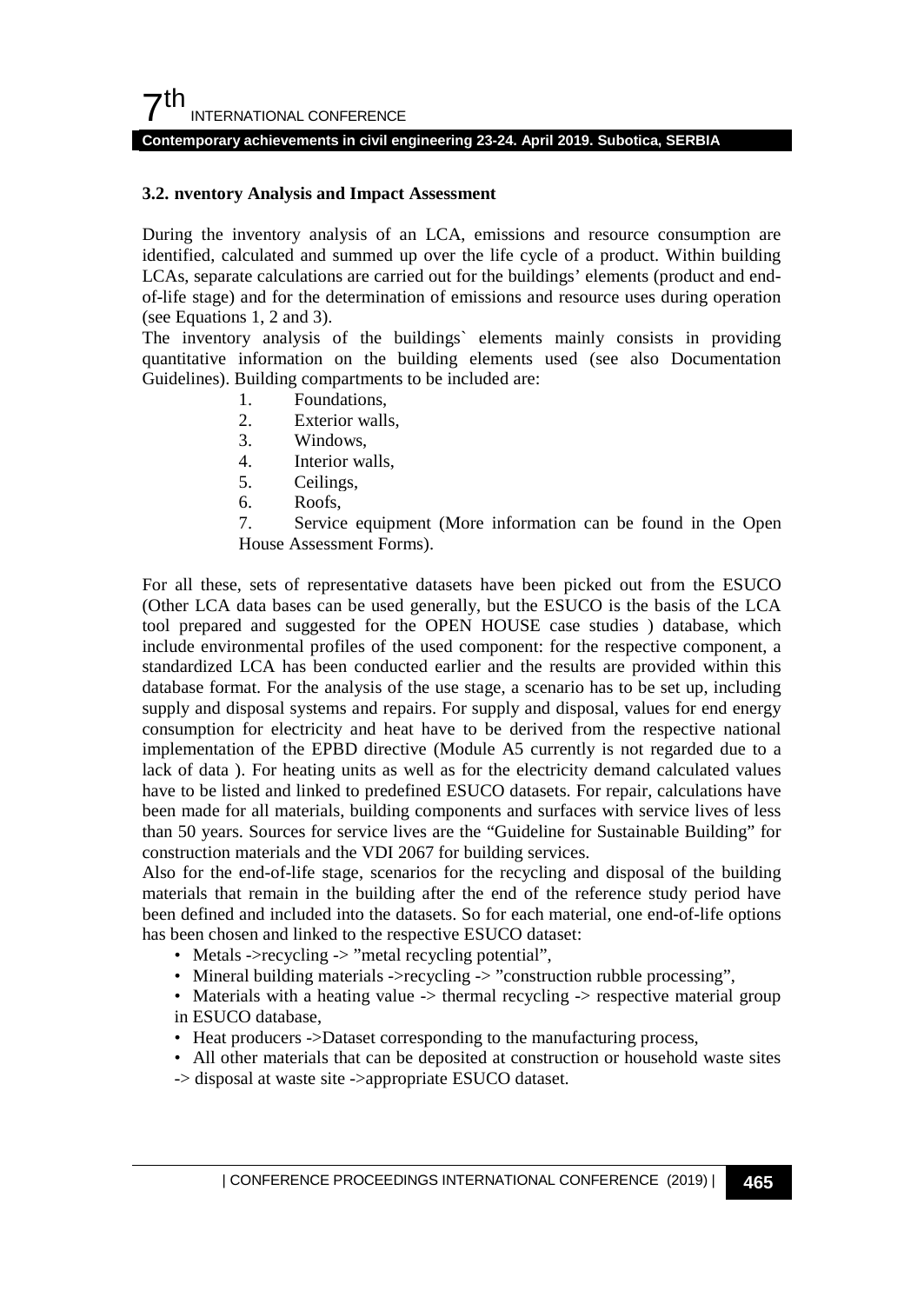# $\overline{\phantom{a}}$ . МЕЂУНАРОДНА КОНФЕРЕНЦИЈА

### **Савремена достигнућа у грађевинарству 23-24. април 2019. Суботица, СРБИЈА**

Within the impact assessment, the emissions determined in the inventory analysis are classified regarding their contributions to different environmental impacts and then characterized. Using characterization factors, they are converted into equivalents of lead emissions for the different impact categories (example: emissions contributing to Acidification Potential are transformed to  $CO<sub>2</sub>$  equivalents, emissions contributing to Acidification Potential are transformed to  $SO<sub>2</sub>$  equivalents).

By using environmental profiles such as provided by ESUCO, the step of impact assessment has already been done by the data providers: Environmental profiles are given by providing the LCA results for the respective component in form of different environmental impact categories. These results are then used within the building LCA.

Resulting impacts are then evaluated against reference values to determine the respective indicator assessment.

## **4. CALCULATION AND RATING**

When calculating the acidification potential for the building ("Designed Building"), the calculation rules, as given below, must be followed.

Generally, the AP for the building life cycle is composed of the AP caused by the building construction and of the AP caused during operation.

$$
AP_{LC} = AP_C + AP_O \tag{1}
$$

where

- $AP<sub>LC</sub>$  acidification potential of the life cycle of the entire building,  $AP<sub>C</sub>$  building's construction, maintenance, dismantling, and disposition building's construction, maintenance, dismantling, and disposal including building systems technology as an average annual value of acidification potential over the time reference study period t<sub>d</sub> in [kg SO<sub>2</sub> equiv./(m<sup>2</sup>NFA \* a)],<br>AP<sub>0</sub> predicted annual acidification potential for t
- predicted annual acidification potential for the operation of the building as constructed, derived from end energy demand according to national implementation of EPBD directive in [kg  $SO_2$  equiv./(m<sup>2</sup>NFA \* a)],
- NFA Net Floor Area of the building.

Based on the modules as defined in Figure 1, the value for construction  $AP<sub>C</sub>$  is calculated as follows:

$$
AP_C = \frac{(AP_{MA} + AP_{MC})}{t_d} + AP_{MB1,4}
$$
 (2)

where

 $AP<sub>MA</sub>$  predicted value of acidification potential created during the modules A1- 4 (Module A5 currently is not regarded due to a lack of data ), including building's manufacture (construction and building systems technology) and transports to construction site in [kg  $SO_2$  equiv./(m<sup>2</sup>NFA  $*$  a)],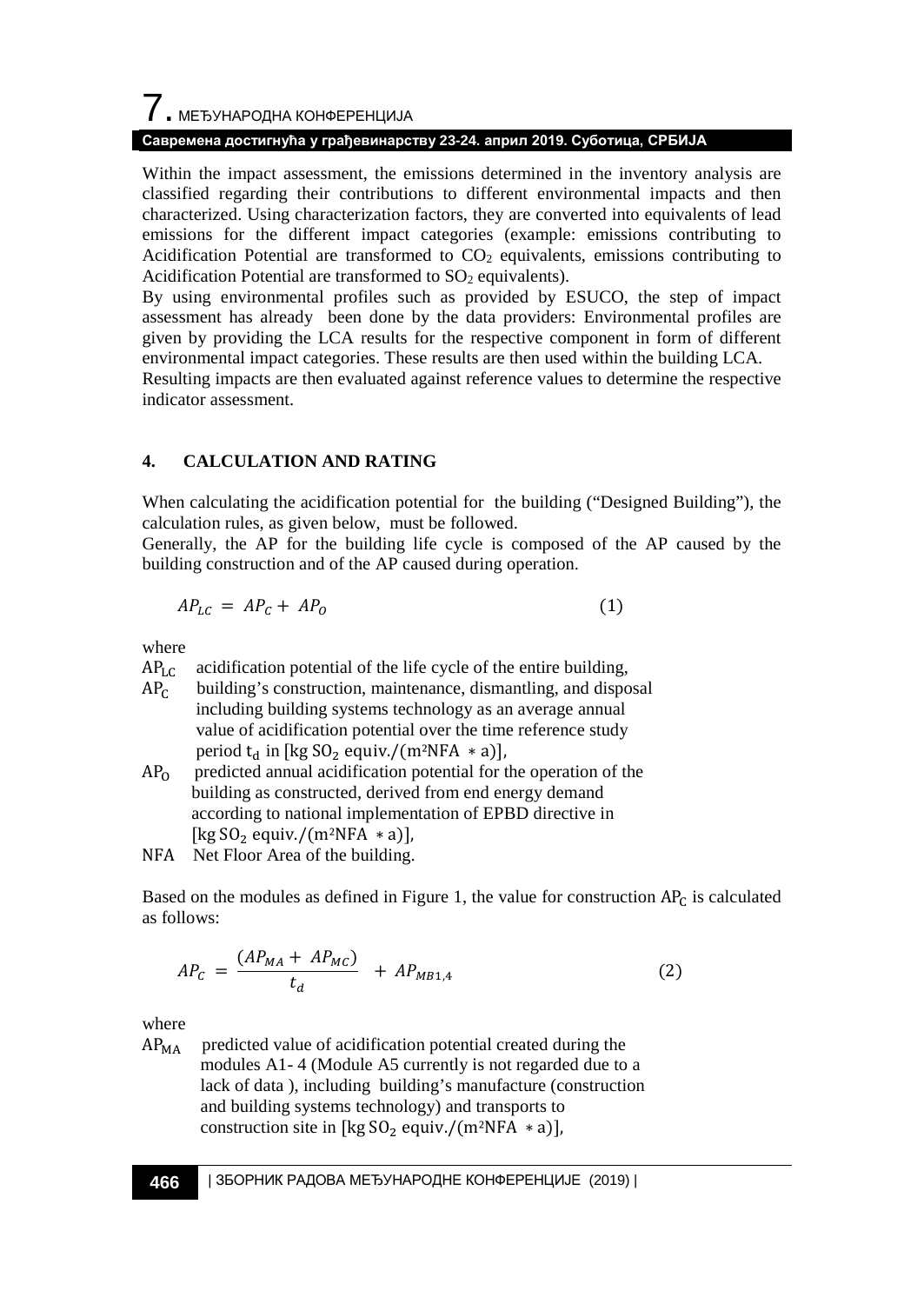## $7<sup>th</sup>$ INTERNATIONAL CONFERENCE

#### **Contemporary achievements in civil engineering 23-24. April 2019. Subotica, SERBIA**

- $AP<sub>MC</sub>$  predicted value of acidification potential created during module C3 and C4 (Modules C1 and C2 currently are not regarded due to a lack of data), the building's end-of-life (design and building systems technology) in [kg  $SO_2$  equiv./(m<sup>2</sup>NFA  $*$  a)],
- $AP<sub>MB1.4</sub>$  predicted value of acidification potential created during modules B1 and B4 (Modules B2, B3 and B5 currently are not regarded due to a lack of data ) on a yearly basis, the building's use and replacement (construction and building systems technology) in [kg SO<sub>2</sub> equiv./(m<sup>2</sup>NFA  $*$  a)],<br>t<sub>d</sub> time period for the reference study period for certificati
- time period for the reference study period for certification in [a]. This time period is set at 50 years.

The average annual value for use  $AP_0$  generally consists of the  $AP$  caused by the building's electricity and heating demand during operation:

$$
AP_0 = AP_{MB6,E} + AP_{MB6,H} \tag{3}
$$

where

| $AP_{MB6,E}$ | acidification potential for module B6, electricity demand                        |
|--------------|----------------------------------------------------------------------------------|
|              | during use, calculated with the national implementation of                       |
|              | the EPBD directive, multiplied by the AP factor for electricity                  |
|              | of the ESUCO database in [kg SO <sub>2</sub> equiv./(m <sup>2</sup> NFA $*$ a),] |
| $AP_{MB6,H}$ | acidification potential for module B7, heating demand during                     |
|              | use, calculated with the national implementation of the                          |
|              | EPBD directive, multiplied by the AP factor of the specific                      |
|              | energy sources in the ESUCO database in                                          |
|              | [kg $SO_2$ equiv./(m <sup>2</sup> NFA $*$ a)].                                   |
|              |                                                                                  |

#### **4.1 Rating Method**

The "designed building" is rated against a case-specific reference building.

## **Acidification Potential for Reference Building**

$$
R_{AP} = AP_{LC_{ref}} = AP_{C_{ref}} + AP_{O_{ref}} \tag{4}
$$

where

| $AP_{LC_{ref}}$ | reference value for the acidification potential of the life cycle      |  |
|-----------------|------------------------------------------------------------------------|--|
|                 | of the reference building,                                             |  |
| $AP_{C_{ref}}$  | reference value for the average annual value of acidification          |  |
|                 | potential for the building's construction, maintenance,                |  |
|                 | dismantling, and disposal including building systems                   |  |
|                 | technology over the reference study period t <sub>d</sub> , calculated |  |
|                 |                                                                        |  |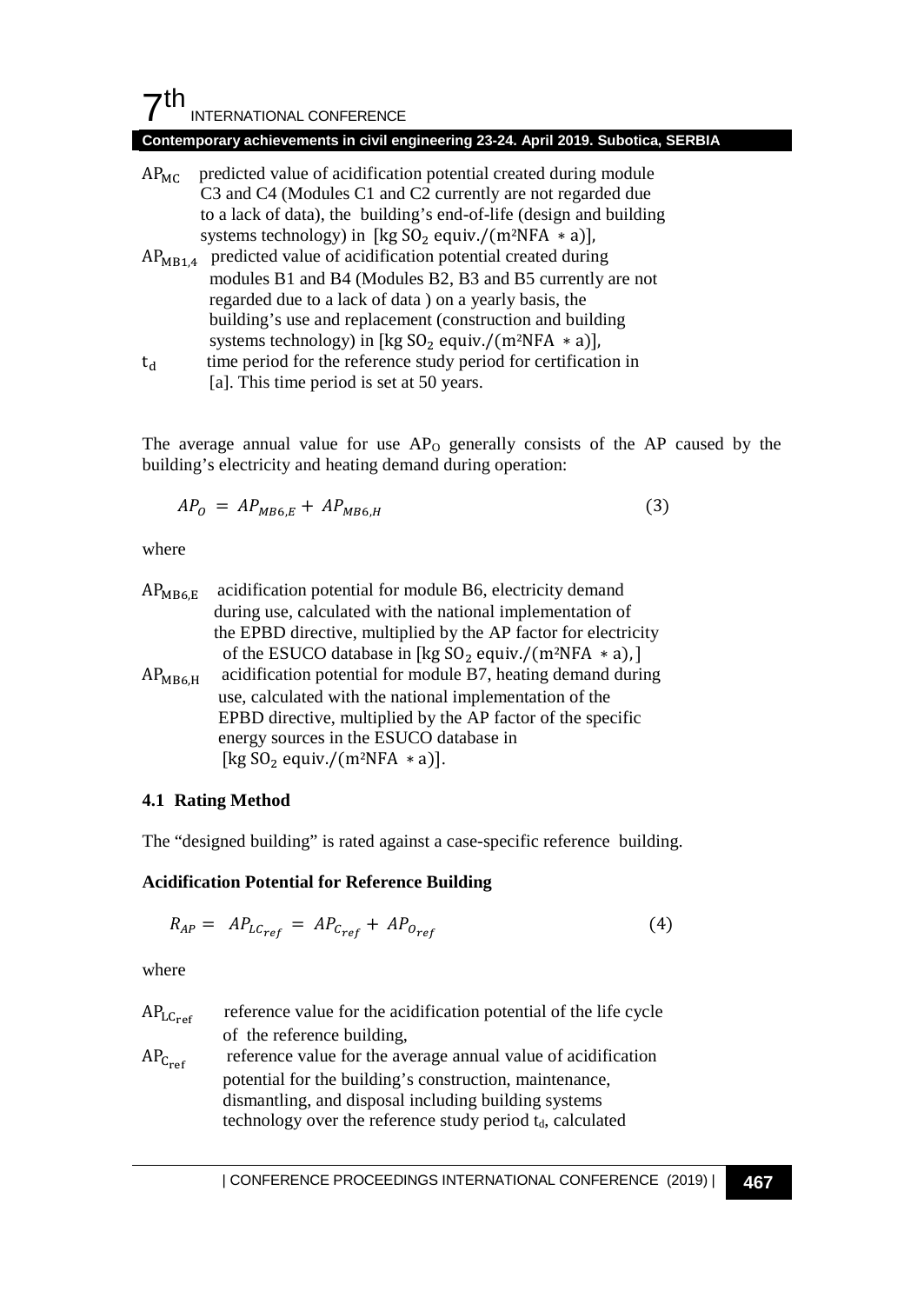from an average office building in [kg  $SO_2$  equiv./(m<sup>2</sup>NFA  $*$ a)],  $(AP_{C_{ref}}$  will be derived from the case studies),

 $AP_{O_{\text{ref}}}$  reference value for the annual acidification potential created by building operations, derived from the reference value according to the national implementation of the EPBD directive in [kg  $SO_2$  equiv./(m<sup>2</sup>NFA  $*$  a)].

The reference value for construction AP<sub>Cref</sub> is calculated as follows:

$$
AP_{C_{ref}} = \frac{(AP_{MA_{ref}} + AP_{MC_{ref}})}{t_d} + AP_{MB1,4ref}
$$
(5)

where

| $AP_{\text{MAPer}}$ reference value for acidification potential created during the |
|------------------------------------------------------------------------------------|
| modules A1-4 (Module A5 currently is not regarded due to a                         |
| lack of data), including building's manufacture                                    |
| (construction and building systems technology) and                                 |
| transports to construction site in [kg $SO_2$ equiv./(m <sup>2</sup> NFA $*$       |
| $a)$ ],                                                                            |
|                                                                                    |

- $AP_{MCref}$  reference value for acidification potential created during module C3 and C4 (Modules C1 and C2 currently are not regarded due to a lack of data), the office building's end-of life (design and building systems technology) in [kg SO<sub>2</sub> equiv./(m<sup>2</sup>NFA \* a)],<br>AP<sub>MB1.4ref</sub> reference value for annual reference value for annual acidification potential created
- during modules B1 and B4 (Modules B2, B3, and B5 currently are not regarded due to a lack of data) on a yearly basis, the office building's use and replacement (construction and building systems technology) in [kg SO<sub>2</sub> equiv./(m<sup>2</sup>NFA \* a)],<br>reference study period in [a]. T reference study period in [a]. This time period is set to 50 years.

The reference value for use  $AP<sub>Over</sub>$  is calculated as follows

$$
AP_{0ref} = AP_{MB6, Eref} + AP_{MB6, Href}
$$
 (6)

where

| $AP_{MB6, E_{ref}}$ | acidification potential for the national reference value for<br>Building's annual electricity demand (end energy)<br>according to the national implementation of the EPBD<br>directive in [kg $SO_2$ equiv./ $(m^2NFA * a)$ ],<br>AP <sub>MB6, H_{ref}</sub> | acidification potential for the national reference value for<br>the building's annual heating demand (end energy)<br>according to the national implementation of the EPBD |
|---------------------|--------------------------------------------------------------------------------------------------------------------------------------------------------------------------------------------------------------------------------------------------------------|---------------------------------------------------------------------------------------------------------------------------------------------------------------------------|
|---------------------|--------------------------------------------------------------------------------------------------------------------------------------------------------------------------------------------------------------------------------------------------------------|---------------------------------------------------------------------------------------------------------------------------------------------------------------------------|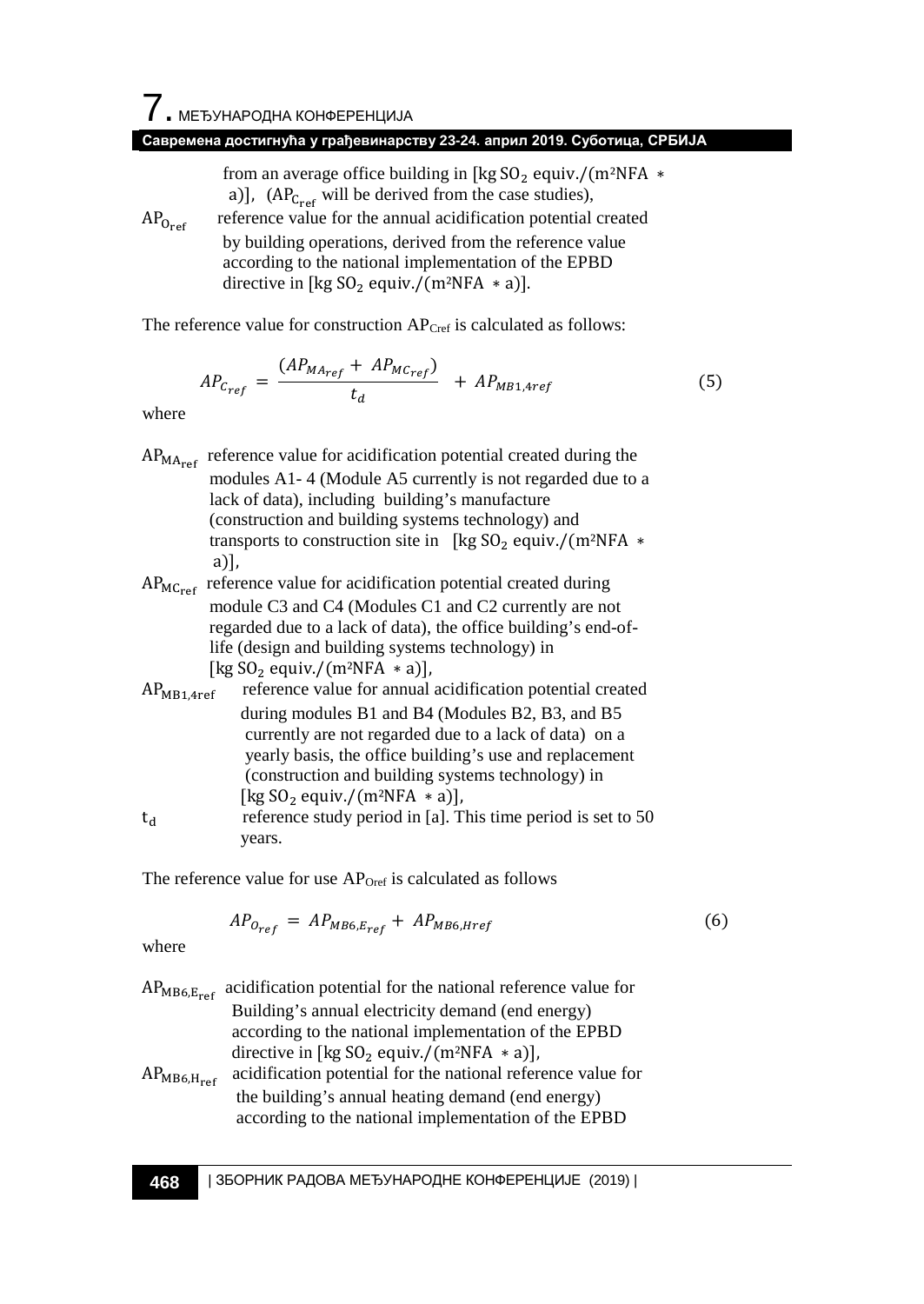directive in [kg  $SO_2$  equiv./(m<sup>2</sup>NFA  $*$  a)],

 $R_{AP} = AP_{LCref}$  $AP_{Cref}$  will be derived from case studies,  $P_{O_{ref}} = AP_{MB6, E_{ref}} + AP_{MB6, H_{ref}}$ 

where

6, = (*From ESUCO data*   $base) \rightarrow AP * EI_{Ref}$ 6, = (*From ESUCO data*   $base) \rightarrow AP * H_{Ref}$ where

| $EI_{Ref}$    | reference value for the building's electricity demand (end   |
|---------------|--------------------------------------------------------------|
|               | energy) according to the national implementation of the EPBD |
|               | directive in [kWh/(m <sup>2</sup> NFA $*$ a)],               |
| $H_{\rm Ref}$ | reference value for the building's heating demand (end)      |
|               | energy) according to the national implementation of the EPBD |
|               | directive in [kWh/(m <sup>2</sup> NFA $*$ a)].               |

#### **Limit value and target value calculation**

Limit value *L* and target value *T*, needed to supplement the criterion's evaluation, are determined as follows:

$$
L = X * R_{local}
$$
  
\n
$$
T = Y * R_{global}
$$
\n(7)

where

*local* reference value based on local or national requirements, *global* will be derived from case study results.

The values X and Y are set as follows:

$$
X = 1.4 \tag{9}
$$
  
Y = 0.7 \tag{10}

#### **4.2 Evaluation**

The evaluation consists of a simultaneous optimization of carbon equivalent for design and operation over the entire lifecycle.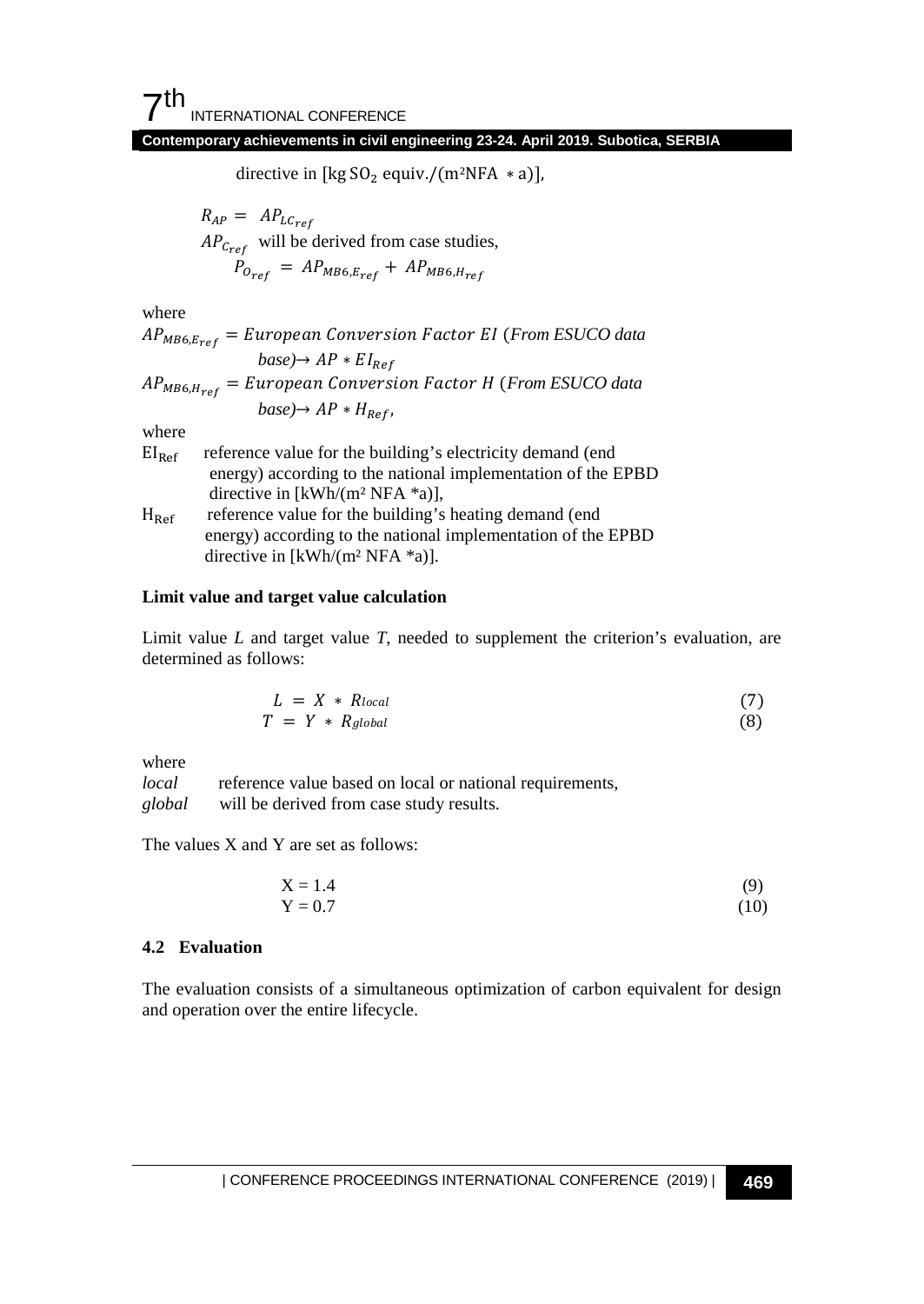| <b>1.3 Acidification Potential</b>                                          | <b>Point</b> |
|-----------------------------------------------------------------------------|--------------|
|                                                                             | s            |
| $APLC = 0.7 * Rglobal$                                                      | 100          |
| APLC = according to local definition (default: $0.76 * R_{\text{global}}$ ) | 90           |
| APLC = according to local definition (default: $0.82 * R_{\text{global}}$ ) | 80           |
| APLC = according to local definition (default: $0.85 * R_{global}$ )        | 75           |
| APLC = according to local definition (default: $0.88 * R_{\text{global}}$ ) | 70           |
| APLC = according to local definition (default: $0.94 * R_{\text{global}}$ ) | 60           |
| $APLC = Rlocal (APLC,ref, reference value)$                                 | 50           |
| APLC = according to local definition 1,175 $*$ R <sub>local</sub> )         | 40           |
| APLC = according to local definition (default: $1,35 * R_{local}$ )         | 30           |
| APLC = according to local definition (default: $1,525 * R_{local}$ )        | 20           |
| $APLC = 1.7 * Rlocal$ (limit value)                                         | 10           |
| Minimum Requirements not fulfilled                                          | $\bf{0}$     |

## **5. DOCUMENTATION GUIDELINES**

The following documents will be needed to assess the building:

## **For Basic & Quick Assessment:**

Only the following documents are required:

- Filled LCA Questionnaire,
- LCA Calculation Results: (generated automatically by Sustainable Building Specifier).

## **For Complete Assessment:**

Filled LCA Questionnaire:

Verification of input data of LCA Questionnaire, especially:

- Detailed calculation of surface areas for all constructional parts of the building (e.g. exterior walls, foundation, interior walls, ceilings, roof, ...),

- Verification of calculation for surface areas by design plans with respective dimensioning,

- Detailed sectional drawings of cross-sections for all constructional parts indicating different materials, layers and thicknesses,

- National energy calculation according to requirements of the EPBD, indicating building energy supply, applied technical appliances and energy carriers,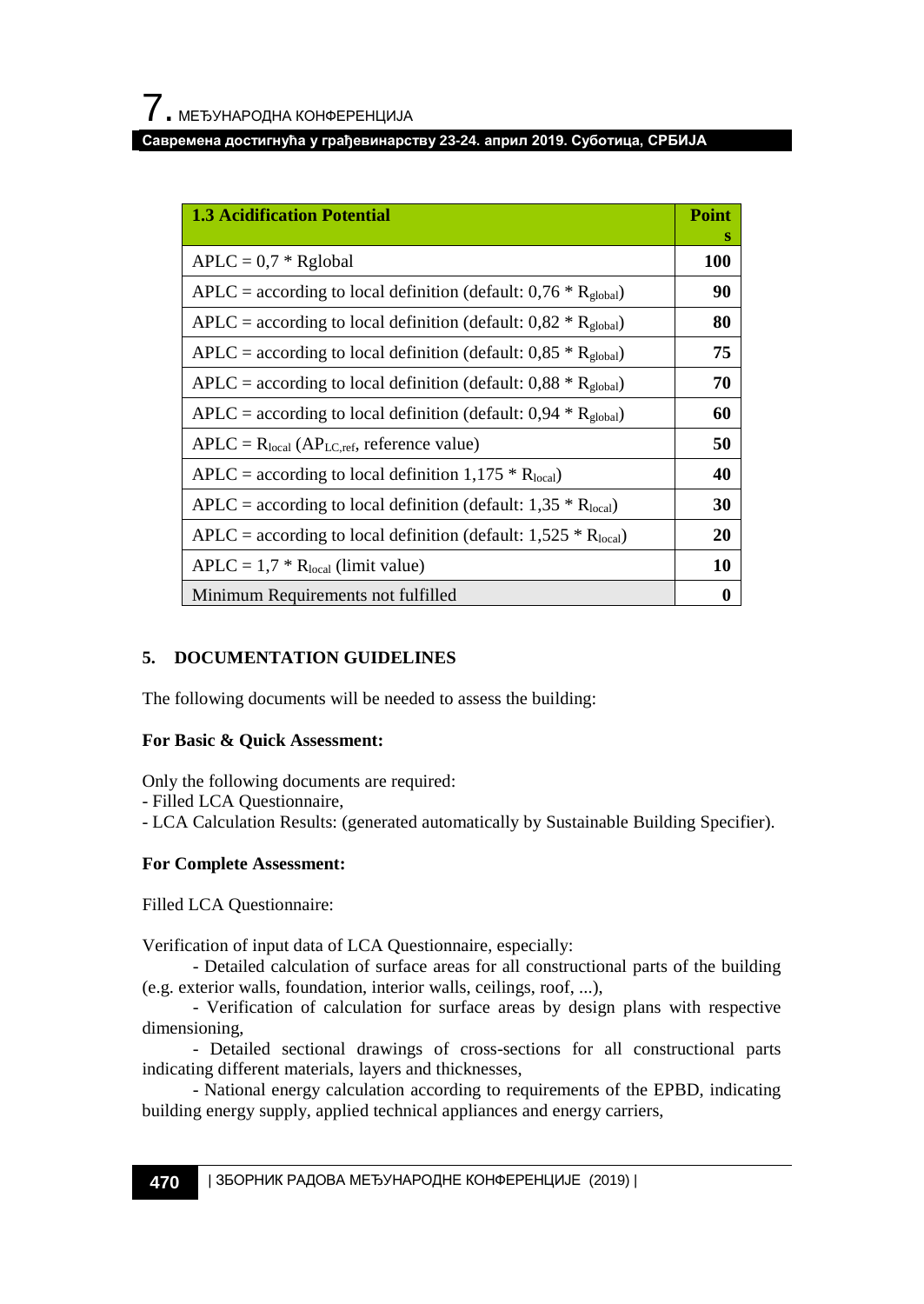## $7<sup>th</sup>$ INTERNATIONAL CONFERENCE

#### **Contemporary achievements in civil engineering 23-24. April 2019. Subotica, SERBIA**

- Information on elements of the building energy supply covered by the energy calculation.

Filled Questionnaire Expansion of System Boundaries:

LCA Calculation Results (generated automatically by Sustainable Building Specifier)

The necassary data for calculation are as follows:

- 1. Building surface and volume,
- 2. Building components or surfaces / materials with service lives (amount and estimated service life),
- 3. Electricity and heat demand for the building to be certified and reference values according to to the national implementation of the EPBD directive; the calculation and a reference to the national implementation must be included,
- 4. Quantity determination of the building envelope surfaces (external walls including windows / facade, foundation slab, roof) from the energy calculation in compliance with the national implementationof the EPBD directive and allocation to assessed building components,
- 5. Windows / French doors / post-and-beam facade with information on frame size, a depiction of a cross-section of the main profile system, the number of windows that can be opened, and the type of glazing,
- 6. Quantity determination of interior walls and supports; plausibility analysis for floor plans with information on types of interior walls / supports,
- 7. Inside doors; amount (number and area), list of most important types, and description of calculation,
- 8. Quantity determination of ceiling, divided into stories,
- 9. Representation of building components as a series of strata with layer thickness, estimeted gross density, and alocation to a data set in the ESUCO database,
- 10. Representation of quantity determination for foundations,
- 11. For reinforced concrete, the share of reinforcement is to be given in  $\text{kg/m}^3$  or in  $kg/m<sup>2</sup>$  of the building component. Alternatively, the reinforcing steel can be verified in an overall summary of the project,
- 12. Documentation of heating unit,
- 13. Documentation of transport distances and means of transport from manufacturing to construction site.

Most of previous requirements can be met by providing a bill of materials (including masses, materials in a hierarchical structure, number of pieces, surface areas and volume of the building),

- 14. Documentation required for ecological footprint results:
	- a. Manufacture,
	- b. Use (electricity and heat),
	- c. Use (maintenance)
	- d. End of life (dismantling/recyclyng/disposal).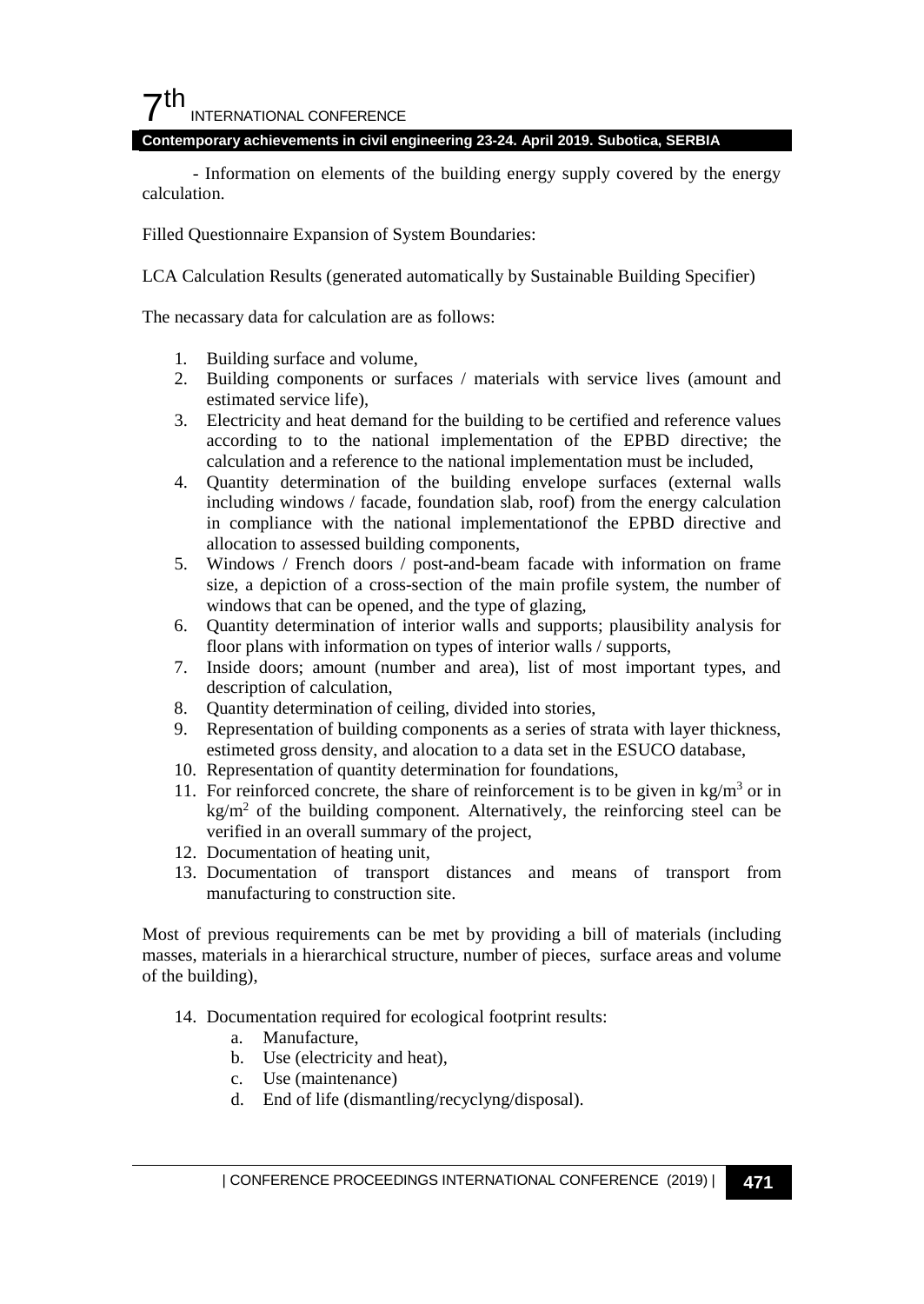#### **For Post Construction Stage (Assessment):**

The documentation requierements are the same as for planning stage.

## **6. RELATION TO OTHER INDICATORS**

Data acquisition is the same for the indicators of

- 1.1 Global Warming Potential
- 1.2 Ozone Depletion Potential
- 1.3 Acidification Potential
- 1.4 Eutrophication Potential
- 1.5 Photochemical Ozone Creation Potential
- 1.9 Non-Renewable Primary Energy Demands (PEnr)
- 1.10 Total Primary Energy Demands and Percentage of Renewable Primary Energy.

## **REFERENCES**

- [1] ISO 14040: 2009-11: *Environmental Management – Life Cycle Assessment – Principles and framework.* International Organization for Standardization.
- [2] ISO 14044: 2006-10: *Environmental Management – Life Cycle Assessment – Requirements and Guidelines.* International Organization for Standardization.
- [3] FprEN 15978: 2011: *Sustainability of construction works —Assessment of environmental performance of buildings — Calculation method*. European Committee for Standardization CEN.
- [4] prEN 15804: 2010: *Sustainability of construction works — Environmental product declarations — Core rules for the product category of construction products.* European Committee for Standardization CEN.
- [5] *Directive 2009/28/EC of the European Parliament and of the Council of 23 April 2009 on the promotion of the use of energy from renewable sources and amending and subsequently repealing Directives 2001/77/EC and 2003/30/EC.*
- [6] Kreißig, J., Binder, M. (2007): *Methodische Grundlagen- Ökobilanzbasierte Umweltindikatoren im Bauwesen.* Methodenbericht zum BMVBS-Projekt "Aktualisieren, Fortschreiben und Harmonisieren von Basisdaten für das nachhaltige Bauen" (AZ 10.06.03 – 06.119) Mai 2007.
- [7] United Nations (1998): *Kyoto Protocol to the United Nations Framework Convention on Climate Change*, 1998, http://unfccc.int/resource/docs/convkp/kpeng.pdf.
- [8] Bundesministerium für Verkehr, Bau- und Wohnungswesen: *Guideline for Sustainable Building.* Eigenverlag, 2001.
- [9] *Directive 2002/91/EC of the European Parliament and of the Council of 16 December 2002 on the Energy Performance of Buildings.*
- [10]VDI 2067: *Economic Efficiency of Building Installations – Fundamentals and Economic Calculation.* Verein Deutscher Ingenieure, 2000.